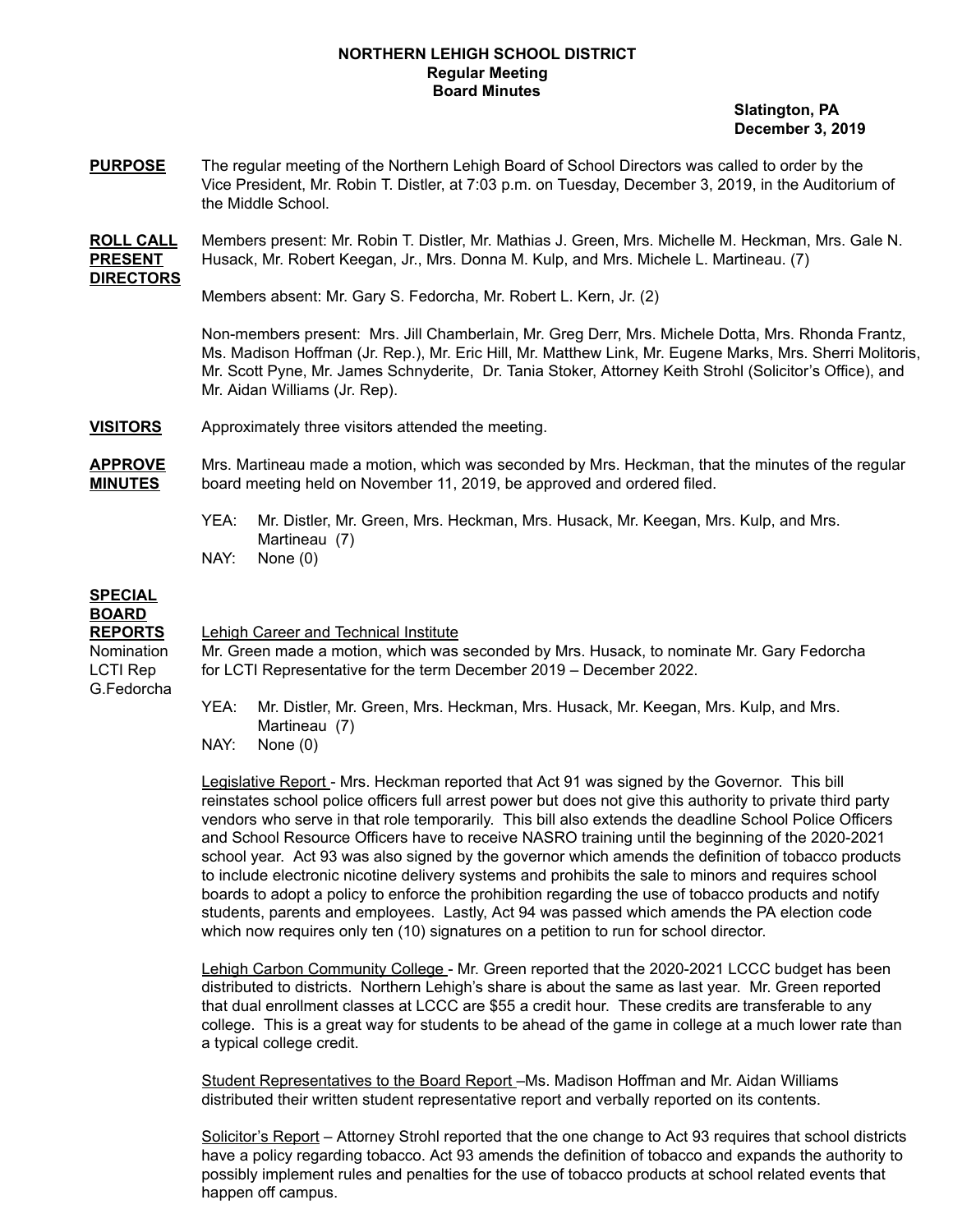Assistant Superintendent – Dr. Stoker reminded the board that there will be a district data presentation at the January 13, 20202 board meeting.

**SPECIAL** Business Manager's Report –Mrs. Molitoris reported that on the agenda for approval is the Act 1 tax **BOARD** resolution which states that we will not raise taxes over the adjusted index, which is 3.5%.

**REPORTS**

Superintendent's Report - Mr. Link reported that this is the last school board meeting for the month, calendar year, and decade. Mr. Link thanked the school board members for their hard work this year and also the support staff, staff, and administration. Mr. Link wished everyone a Happy and Healthy Holiday season and he is looking forward to continuing the important work we do for the students and community.

Mr. Distler reported that an executive session will be held immediately following tonight's meeting to discuss legal items.

**PERSONNEL** Mrs. Heckman made a motion, which was seconded by Mrs. Martineau, that the Board of Education approves the following personnel items:

Retirement With regret, accept the retirement resignation of Theresa Hall from her position as Slatington Elementary Resignation School Cook's Helper, effective November 19, 2019. T. Hall

Resignation Accept the resignation of Jacen Nalesnik from his position as district-wide permanent substitute J. Nalesnik teacher, effective December 6, 2019.

| Appointment   | Anthony Staivecki*                       |                                                       |  |
|---------------|------------------------------------------|-------------------------------------------------------|--|
| Non-Instruct- | Assignment:                              | High School Cafeteria/Hall Monitor                    |  |
| ional         | Salary:                                  | \$11.48 per hour; 4 hours per day; 180 days per year. |  |
|               | Effective:                               | December 4, 2019                                      |  |
|               | *60 Working Day Probationary Period      |                                                       |  |
|               | *Pending Verification of Personnel Items |                                                       |  |

- Family Medical Approve the request of employee #5100 to take a medical leave of absence beginning on or about Leave December 4, 2019 until the end of the first semester of the 2019-2020 school year.
- Sabbatical Approve the request of employee #5100 to take a Compensated Sabbatical Leave for the second Leave half of the 2019-2020 school year.

Brandywine Motion to approve the following bus drivers from Brandywine Transportation to transport Northern Transportation Lehigh School District students for the 2019-2020 school year: Amy Shrout Bus Drivers

Game Workers Motion to appoint the following individual as a Game Workers for the 2019-2020 school year. New Game workers consist of ticket sellers and takers, game announcers, scoreboard operators, 2019-2020 timers, field judges and scorekeepers. Rate of pay is consistent with the rates approved on the 2019-2020 Supplemental Personnel Salary Schedule: Brent Herzog

| Co-Curricular<br>Appointment<br>2019-2020 |              | Jacob Schneck                                                                     | MS Boys' Basketball Coach                                                                                     | \$4,935.00 |
|-------------------------------------------|--------------|-----------------------------------------------------------------------------------|---------------------------------------------------------------------------------------------------------------|------------|
| Co-Curricular<br><b>Volunteers</b>        | Tim Whalen   | <b>Chad Groover</b><br>Jason Schneck*<br>*Pending Verification of Personnel Items | <b>Assistant Wrestling Coach</b><br><b>Assistant Wrestling Coach</b><br>Assistant Boys' Basketball Coach (MS) |            |
|                                           | YEA:<br>NAY: | Martineau (7)<br>None $(0)$                                                       | Mr. Distler, Mr. Green, Mrs. Heckman, Mrs. Husack, Mr. Keegan, Mrs. Kulp, and Mrs.                            |            |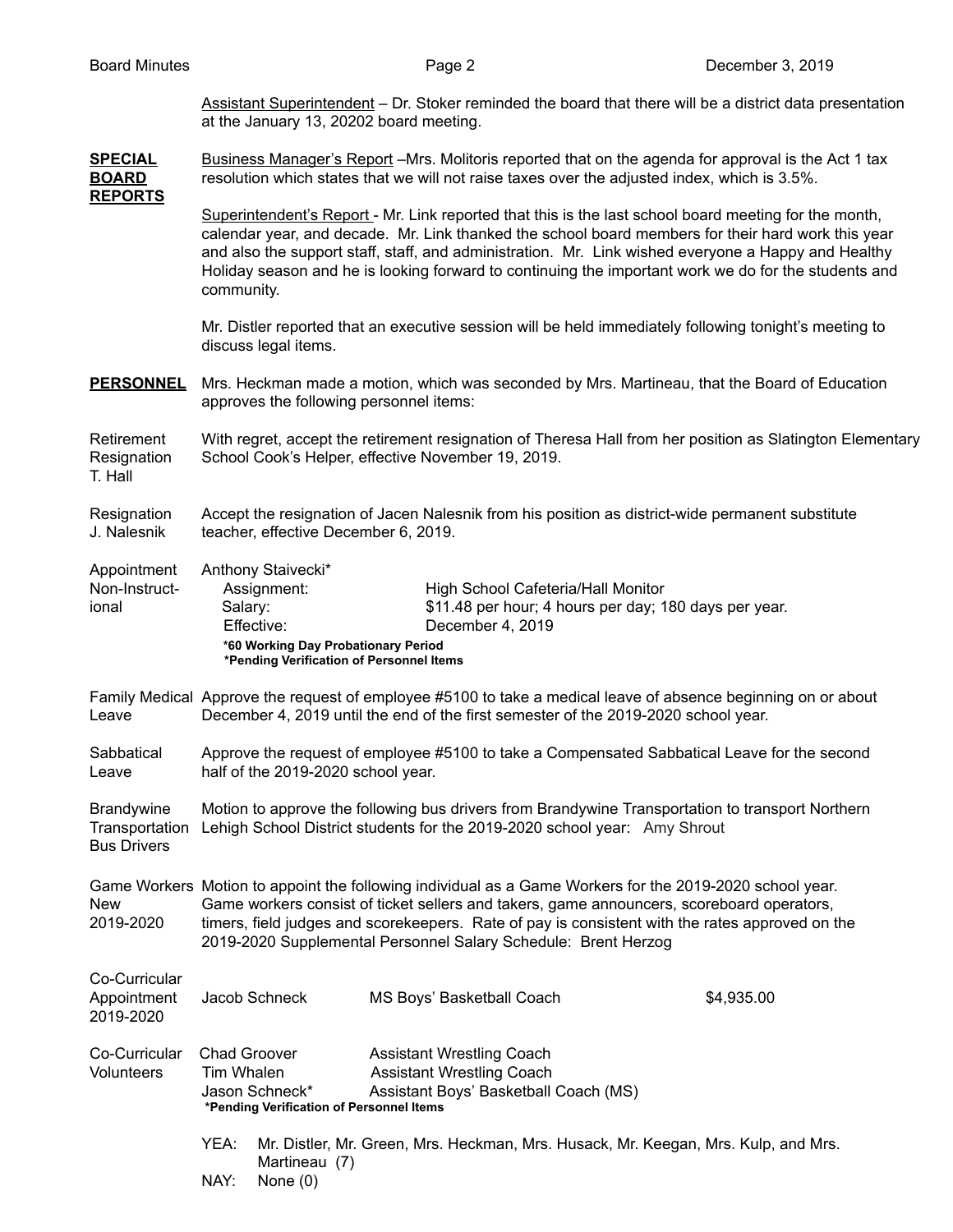- **POLICY** Mrs. Kulp made a motion, which was seconded by Mrs. Martineau, that the Board of Education Approves the following policy items: Board Policy Approve school board policy #709 – Property - Building Security, as presented after second Second reading. Reading YEA: Mr. Distler, Mr. Green, Mrs. Heckman, Mrs. Husack, Mr. Keegan, Mrs. Kulp, and Mrs. Martineau (7) NAY: None (0) **CONFER-** Mr. Green made a motion, which was seconded by Mrs. Heckman, that the Board of Education **ENCES** approves the following conference: Sherri Molitoris – 34th Annual PASPA Conference – February 26 - February 28, 2020 – Harrisburg-Hershey Sheraton Hotel – Harrisburg, PA – Registration: \$495.00; Lodging: \$210.00; Meals: \$75.00; Travel: \$97.44 – Total Approximate Cost: \$877.44 - Business Office & Human Resources Budget YEA: Mr. Distler, Mr. Green, Mrs. Heckman, Mrs. Husack, Mr. Keegan, Mrs. Kulp, and Mrs. Martineau (7) NAY: None (0) **CURRIC-** Mrs. Martineau made a motion, which was seconded by Mrs. Heckman, that the Board of **ULUM AND** Education approves the following curriculum and instruction items: **INSTRUC-TION** United Way Authorize administration to enter into an agreement with the United Way of the Greater Lehigh Agreement Valley to provide trauma-informed care training to selected Northern Lehigh School District staff to create a more resilient community. The project is funded through a PCCD grant through the United Way of the Greater Lehigh Valley. East Strouds- Approve to authorize proper officials to execute an Affiliation Agreement between Northern burg Agree- Lehigh School District and East Stroudsburg University for a teacher preparation program. ment This program allows students at East Stroudsburg University to student teach in our district in order for them to complete their practicum hours needed for graduation. This agreement will commence on December, 2019 and will end December, 2024. YEA: Mr. Distler, Mr. Green, Mrs. Heckman, Mrs. Husack, Mr. Keegan, Mrs. Kulp, and Mrs. Martineau (7) NAY: None (0) **NEW** Mrs. Kulp made a motion, which was seconded by Mrs. Heckman, that the Board of Education **BUSINESS** approve to develop an Early Retirement Incentive Plan, for all eligible professional employees, on a ERIP voluntary basis, for the 2019-2020 school year: 2019-2020 YEA: None (0) NAY: Mr. Distler, Mr. Green, Mrs. Heckman, Mrs. Husack, Mr. Keegan, Mrs. Kulp, and Mrs. Martineau (7) Motion carried. **FINANCIAL** Mr. Keegan made a motion, which was seconded by Mr. Distler, that the Board of Education approves the following financial items: List of **Approve the Following List of Bills:** Bills General Fund months of November & December, 2019
	- Cafeteria Fund months of November & December, 2019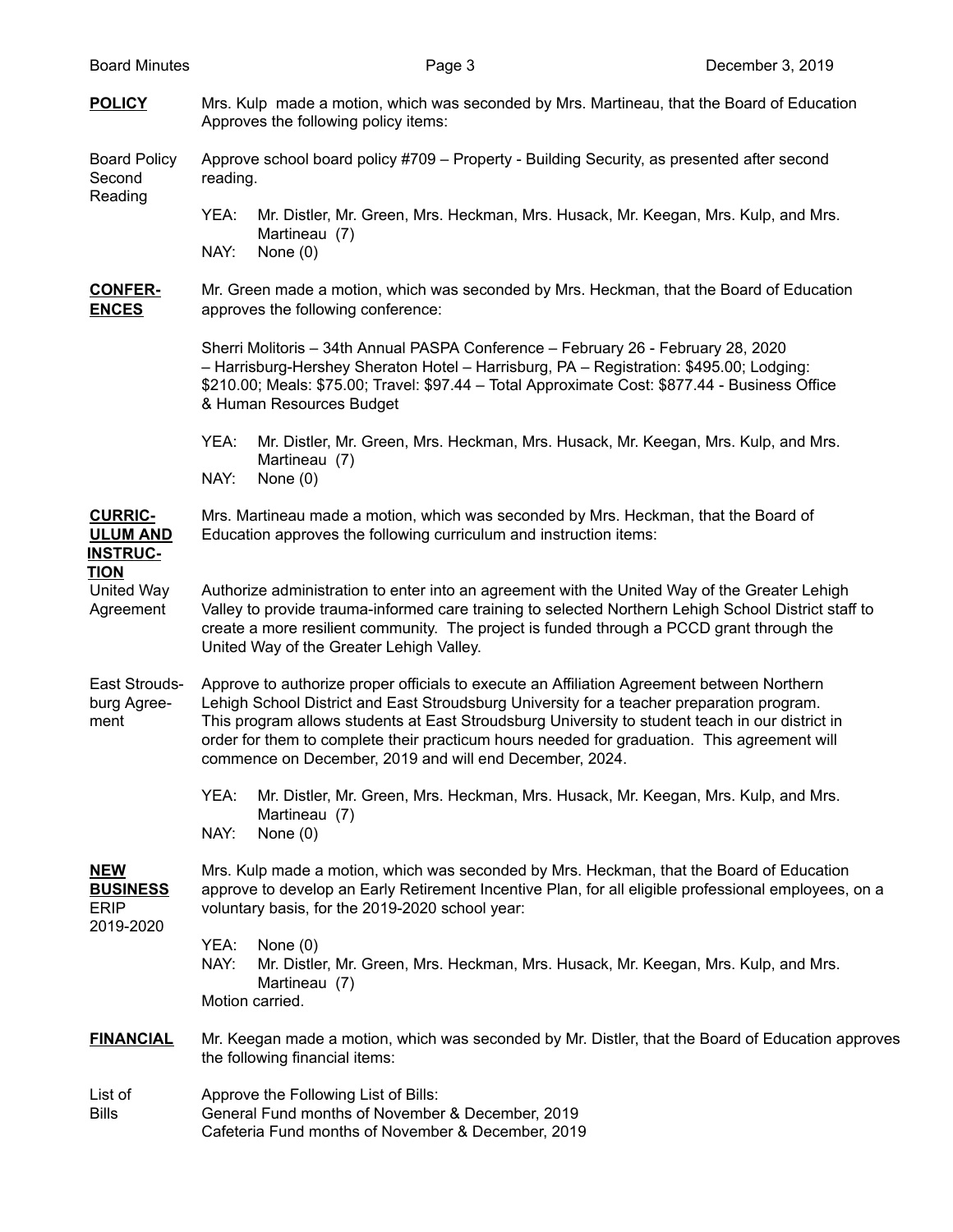| <b>FINANCIAL</b><br>(cont.)<br>Per Capita<br>Abatements/<br>Exonerations | Approve abatement/exoneration requests of per capita taxes, for the residents that fall within<br>the guidelines, as presented.                                                                                                                                                                                                             |  |  |  |
|--------------------------------------------------------------------------|---------------------------------------------------------------------------------------------------------------------------------------------------------------------------------------------------------------------------------------------------------------------------------------------------------------------------------------------|--|--|--|
| <b>Terminate</b><br>K <sub>12</sub> Services<br>Agreement                | Approve to terminate the agreement for third party procurement services for the procurement of<br>school food service commercial and commodity foods and supplies between the Northern Lehigh<br>School District and K12 Services, Inc., that was originally signed at the February 13, 2017 board<br>meeting, effective December 31, 2019. |  |  |  |
| Clearvu                                                                  | Authorize administration to enter into a one year agreement with Clearvu School Services, LCC,                                                                                                                                                                                                                                              |  |  |  |
| School Serv-                                                             | for third party procurement specialist services for the procurement of school food service commercial                                                                                                                                                                                                                                       |  |  |  |
| ices Agree-                                                              | and commodity foods and supplies in accordance with the Le-Nor-Co Purchasing Cooperative                                                                                                                                                                                                                                                    |  |  |  |
| ment                                                                     | Request for Proposals, effective January 1, 2020.                                                                                                                                                                                                                                                                                           |  |  |  |
| <b>WGL Energy</b>                                                        | Authorize administration to enter into an agreement with WGL Energy Services, Inc., for the sale                                                                                                                                                                                                                                            |  |  |  |
| Services Inc.                                                            | and delivery of electricity at a fixed rate of .03192/kwh for the term July 2021 to July, 2023.                                                                                                                                                                                                                                             |  |  |  |
| Insurance<br>Admin.                                                      | PSBA Accident Approve to pay for PSBA twenty-four accident insurance for administrators at a cost of \$26.50<br>per administrator for the year 2020, to be paid from the Superintendent's budget. This is a<br>decrease of \$9.00 per administrator over last year's rates.                                                                 |  |  |  |
| Act 1 Tax Levy                                                           | <b>NORTHERN LEHIGH SCHOOL DISTRICT</b>                                                                                                                                                                                                                                                                                                      |  |  |  |
| Resolution                                                               | <b>BOARD OF DIRECTORS</b>                                                                                                                                                                                                                                                                                                                   |  |  |  |
| 2019-2020                                                                | <b>RESOLUTION</b>                                                                                                                                                                                                                                                                                                                           |  |  |  |

**WHEREAS,** on June 27, 2006, the Pennsylvania legislature passed Act 1 of Special Session 2006, entitled the "Taxpayer Relief Act" (hereinafter "Act 1");

**WHEREAS,** Act 1 requires school districts to limit tax increases to the level set by an inflation index unless the tax increase is approved by voters in a referendum or the school district obtains from the Department of Education or a court of common pleas certain referendum exceptions;

**WHEREAS,** Act 1 does, however, allow a board of school directors to elect to adopt a resolution indicating that it will not raise the rate of any tax for the support of the public schools for the following fiscal year by more than its index, provided this resolution must be adopted no later than 110 days prior to the date of the election immediately preceding the upcoming fiscal year;

**WHEREAS,** the Northern Lehigh School District index for the 2020-2021 fiscal year is 3.5%;

**WHEREAS,** the Northern Lehigh School District Board of Directors has made the decision that it shall not raise the rate of any tax for the support of the Northern Lehigh School District for the 2020-2021 fiscal year by more than its index.

**AND NOW,** on this 3rd day of December, 2019, it is hereby **RESOLVED** by the Northern Lehigh School District (hereinafter "District") Board of Directors (hereinafter "Board") the following:

- 1. The Board certifies that it will not increase any school district tax for the 2020-2021 school year at a rate that exceeds the index as calculated by the Pennsylvania Department of Education.
- 2. The Board certifies that it will comply with the procedures set forth in Section 687, of the Pennsylvania Public School Code (hereinafter "School Code"), 24 P.S. §6-687, for the adoption of its proposed and final budget.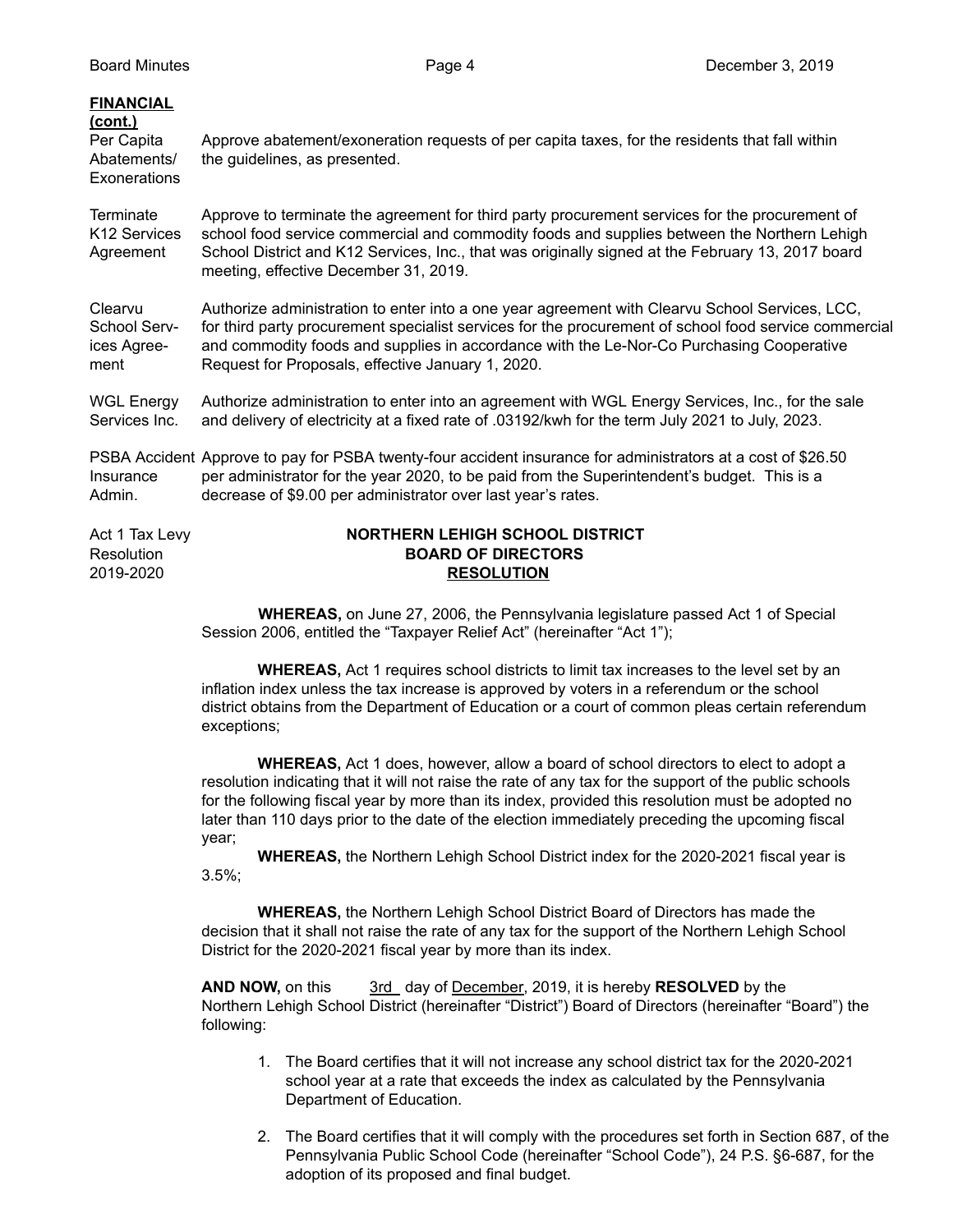| <u>FINANCIAL</u><br><u>(cont.)</u>                              | 3.                                                                                                                                                                                                                                                                                                                                                                                                                                                                                                                                                                                                          | The Board certifies that increasing any tax at a rate less than or equal to the index will<br>be sufficient to balance its final budget of the 2020-2021 fiscal year.                                                                                                                                                                                                |  |
|-----------------------------------------------------------------|-------------------------------------------------------------------------------------------------------------------------------------------------------------------------------------------------------------------------------------------------------------------------------------------------------------------------------------------------------------------------------------------------------------------------------------------------------------------------------------------------------------------------------------------------------------------------------------------------------------|----------------------------------------------------------------------------------------------------------------------------------------------------------------------------------------------------------------------------------------------------------------------------------------------------------------------------------------------------------------------|--|
|                                                                 | 4.                                                                                                                                                                                                                                                                                                                                                                                                                                                                                                                                                                                                          | The Administration of the District will submit the District's information on a proposed<br>increase in the rate of a tax levied for the support of the District to the Pennsylvania<br>Department of Education on the uniform form prepared by the Pennsylvania<br>Department of Education no later than five days after the Board's adoption of this<br>Resolution. |  |
|                                                                 |                                                                                                                                                                                                                                                                                                                                                                                                                                                                                                                                                                                                             | 5. The Administration of the District will send a copy of this Resolution to the Pennsylvania<br>Department of Education no later than five days after the Board's adoption of this<br>Resolution.                                                                                                                                                                   |  |
|                                                                 |                                                                                                                                                                                                                                                                                                                                                                                                                                                                                                                                                                                                             | 6. The Board understands and agrees that by passing this Resolution it is not eligible to<br>seek referendum exceptions under Section 333(f) of Act 1 and is not eligible to<br>request approval from the voters through a referendum to increase the tax rate by more<br>than the index as established for the 2020-2021 fiscal year.                               |  |
|                                                                 |                                                                                                                                                                                                                                                                                                                                                                                                                                                                                                                                                                                                             | 7. Once this Resolution is passed, the Administration of the District is not required to<br>comply with the preliminary budget requirements set forth in paragraphs (a) and (c) of<br>Section 311 of Act 1. Provided, however:                                                                                                                                       |  |
|                                                                 |                                                                                                                                                                                                                                                                                                                                                                                                                                                                                                                                                                                                             | (a) The Board understands and agrees that, upon receipt of the information<br>submitted by the District as set forth in paragraphs 4 and 5 above, the<br>Pennsylvania Department of Education shall compare the District's<br>proposed percentage increase in the rate of the tax with the index.                                                                    |  |
|                                                                 |                                                                                                                                                                                                                                                                                                                                                                                                                                                                                                                                                                                                             | (b) Within ten days of the receipt of this information, the Pennsylvania Department of<br>Education shall inform the District whether its proposed tax rate increase is less<br>than or equal to the index.                                                                                                                                                          |  |
|                                                                 |                                                                                                                                                                                                                                                                                                                                                                                                                                                                                                                                                                                                             | (c) If the Pennsylvania Department of Education determines that the District's<br>proposed increase in the rate of the District's tax exceeds the index, the District is<br>subject to the preliminary budget requirements as set forth in paragraph (a) and<br>(c) of Section 311 of Act 1.                                                                         |  |
|                                                                 | YEA:<br>NAY:                                                                                                                                                                                                                                                                                                                                                                                                                                                                                                                                                                                                | Mr. Distler, Mr. Green, Mrs. Heckman, Mrs. Husack, Mr. Keegan, Mrs. Kulp, and Mrs.<br>Martineau (7)<br>None $(0)$                                                                                                                                                                                                                                                    |  |
| <u>LEGAL</u>                                                    | Mr. Keegan made a motion, which was seconded by Mr. Green, that the Board of Education approves<br>the following legal item:                                                                                                                                                                                                                                                                                                                                                                                                                                                                                |                                                                                                                                                                                                                                                                                                                                                                      |  |
| Steckel &<br>Stopp<br>Retainer &<br><b>Hourly Rates</b><br>2020 | Approve to appoint the law firm of Steckel & Stopp as solicitors for the Northern Lehigh School<br>District for 2020. The hourly rate will be \$135.00 per hour for general services, litigation related<br>services will be \$153.00 per hour, and the hourly rate for staff will be \$105.00 per hour. General<br>service and litigation rates represent a \$3.00 per hour increase over last year's rates and staff<br>hourly rates represent a \$2.00 per hour increase over last year's rates. Further approve the retainer<br>fee for 2020 at \$2,050.00. There is no increase over last year's rate. |                                                                                                                                                                                                                                                                                                                                                                      |  |
|                                                                 | YEA:<br>NAY:                                                                                                                                                                                                                                                                                                                                                                                                                                                                                                                                                                                                | Mr. Distler, Mr. Green, Mrs. Heckman, Mrs. Husack, Mr. Keegan, Mrs. Kulp, and Mrs.<br>Martineau (7)<br>None $(0)$                                                                                                                                                                                                                                                    |  |

**INFOR-** Minutes of the Carbon Lehigh Intermediate Unit #21 Board of Directors meeting held on October **MATION** 21, 2019 were distributed. 21, 2019 were distributed.